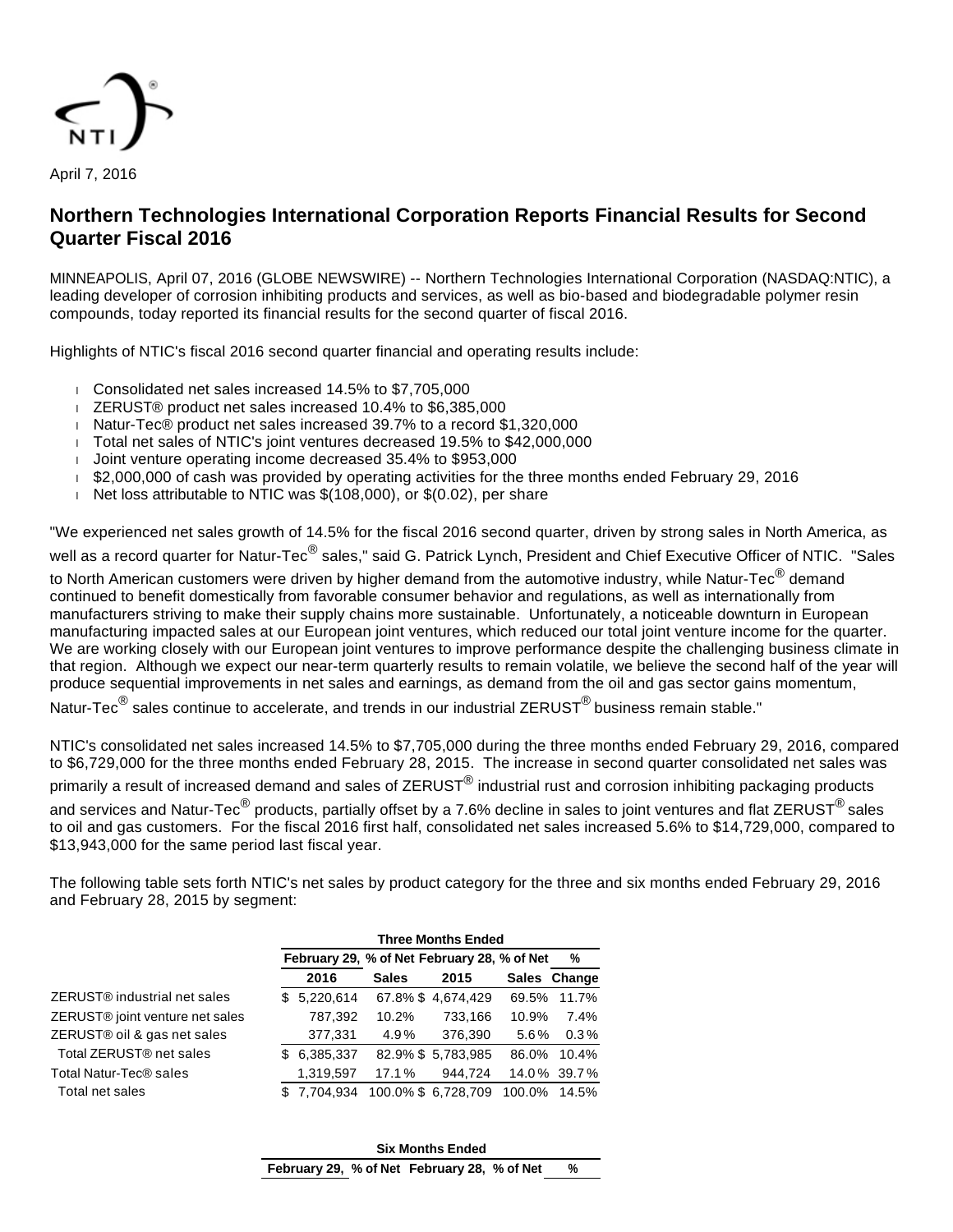|                                             | 2016         | <b>Sales</b> | 2015                | <b>Sales</b> | Change     |
|---------------------------------------------|--------------|--------------|---------------------|--------------|------------|
| ZERUST <sup>®</sup> industrial net sales    | \$10,339,707 | 70.2% \$     | 9,677,204           | 69.4%        | 6.8%       |
| ZERUST <sup>®</sup> joint venture net sales | 1,305,742    | 8.9%         | 1.466.270           | 10.5%        | $(10.9\%)$ |
| ZERUST® oil & gas net sales                 | 717,570      | 4.9%         | 878.582             | $6.3\%$      | $(18.3\%)$ |
| Total ZERUST <sup>®</sup> net sales         | \$12,363,019 |              | 83.9% \$12.022.056  | 86.2%        | 6.8%       |
| Total Natur-Tec® sales                      | 2,366,352    | 16.1%        | 1.920.748           | 13.8%        | 23.2%      |
| Total net sales                             | \$14.729.371 |              | 100.0% \$13,942,804 | 100.0%       | 5.6%       |

NTIC anticipates that sales of ZERUST® products and services into the oil and gas industry will continue to remain subject to significant volatility from quarter to quarter as sales are recognized.

NTIC's equity in income of joint ventures decreased 35.4% to \$953,000 for the fiscal 2016 second quarter, compared to \$1,475,000 for the same period last fiscal year. The decline in equity income of joint ventures was primarily a result of a decrease in profitability of the joint ventures and adverse effects of foreign currency exchange rate fluctuations, including in particular the Euro compared to the U.S. dollar. Of the total equity in income of joint ventures, NTIC had equity in income of joint ventures of \$1,481,000 attributable to EXCOR during the six months ended February 29, 2016, compared to \$1,962,000 attributable to EXCOR during the six months ended February 28, 2015. NTIC had equity in income of all other joint ventures of \$455,000 during the six months ended February 29, 2016, compared to \$1,119,000 during the six months ended February 28, 2015.

Operating expenses, as a percent of net sales, for the fiscal 2016 second quarter were 57.0%, compared to 65.4% for the same period last fiscal year, primarily a result of stable selling expenses and general and administrative expenses and lower expenses incurred in support of joint ventures, partially offset by higher research and development expenses. Year-to-date, operating expenses, as a percent of net sales, were 61.8%, compared to 63.9% for the same period last fiscal year.

The company reported a net loss attributable to NTIC for the fiscal 2016 second quarter of \$(108,000), or \$(0.02) per share, compared to a net loss attributable to NTIC of \$(129,000), or \$(0.03) per share for the same period last fiscal year. For the fiscal 2016 first half, the company reported a net loss attributable to NTIC of \$(342,000), or \$(0.08) per share, compared to net income attributable to NTIC of \$880,000, or \$0.19 per diluted share for the same period last fiscal year. The fiscal 2016 second quarter and first half included \$556,000 and \$1,418,000, respectively, of expenses associated with legal and professional fees related to the termination of the joint venture agreement with Tianjin Zerust, the initiation of the liquidation of Tianjin Zerust and the formation and initial operation of NTIC China.

NTIC's balance sheet remains strong, with no debt, and working capital of \$17,481,000 at February 29, 2016, including \$2,531,000 in cash and cash equivalents and \$2,733,000 in available for sale securities, compared to \$15,603,771 at August 31, 2015, including \$2,624,000 in cash and cash equivalents and \$2,027,000 in available for sale securities.

Mr. Lynch added, "We have created a diverse business with two operating segments that generate sales to customers in over 60 countries. While challenging conditions remain in the oil and gas industry, we believe our focus to supply corrosion solutions, including for oil storage tank bottoms, will begin to produce improving results in our third fiscal quarter. In this regard, I am pleased to report, we had our best month in March as we sold \$300,000 of tank bottom corrosion prevention solutions to oil and gas customers on several continents. In addition, we are continuing to ramp up sales at our 100% owned, Chinese subsidiary. While it is taking longer than we initially anticipated, we believe there is strong demand in China for our products and we are confident with this market's long-term potential."

### **Outlook**

For the fiscal year ending August 31, 2016, NTIC is maintaining its annual financial guidance and expects its net sales to range between \$34.0 million and \$37.0 million and its net income attributable to NTIC to range between \$2.0 million to \$3.2 million, or between \$0.40 and \$0.70 per diluted share.

These estimates are subject to significant risks and uncertainties, including without limitation to risks and uncertainties relating to the change in NTIC's Chinese operations, pending litigation against NTIC's former Chinese joint venture partner, a possible future impairment charge on NTIC's investment in Tianjin Zerust, and other risks and uncertainties.

### **Conference Call and Webcast**

NTIC will host a conference call today at 8:00 a.m. Central Time to review its results of operations for the second quarter of fiscal 2016 and its future outlook, followed by a question and answer session. The conference call will be available to interested parties through a live audio webcast available through NTIC's website at [www.ntic.com](http://www.ntic.com/) or <http://ir.ntic.com/events.cfm> where the webcast will be archived and accessible for at least 12 months. The dial-in number for the conference call is (877) 670-9779 and the confirmation code is 80748839.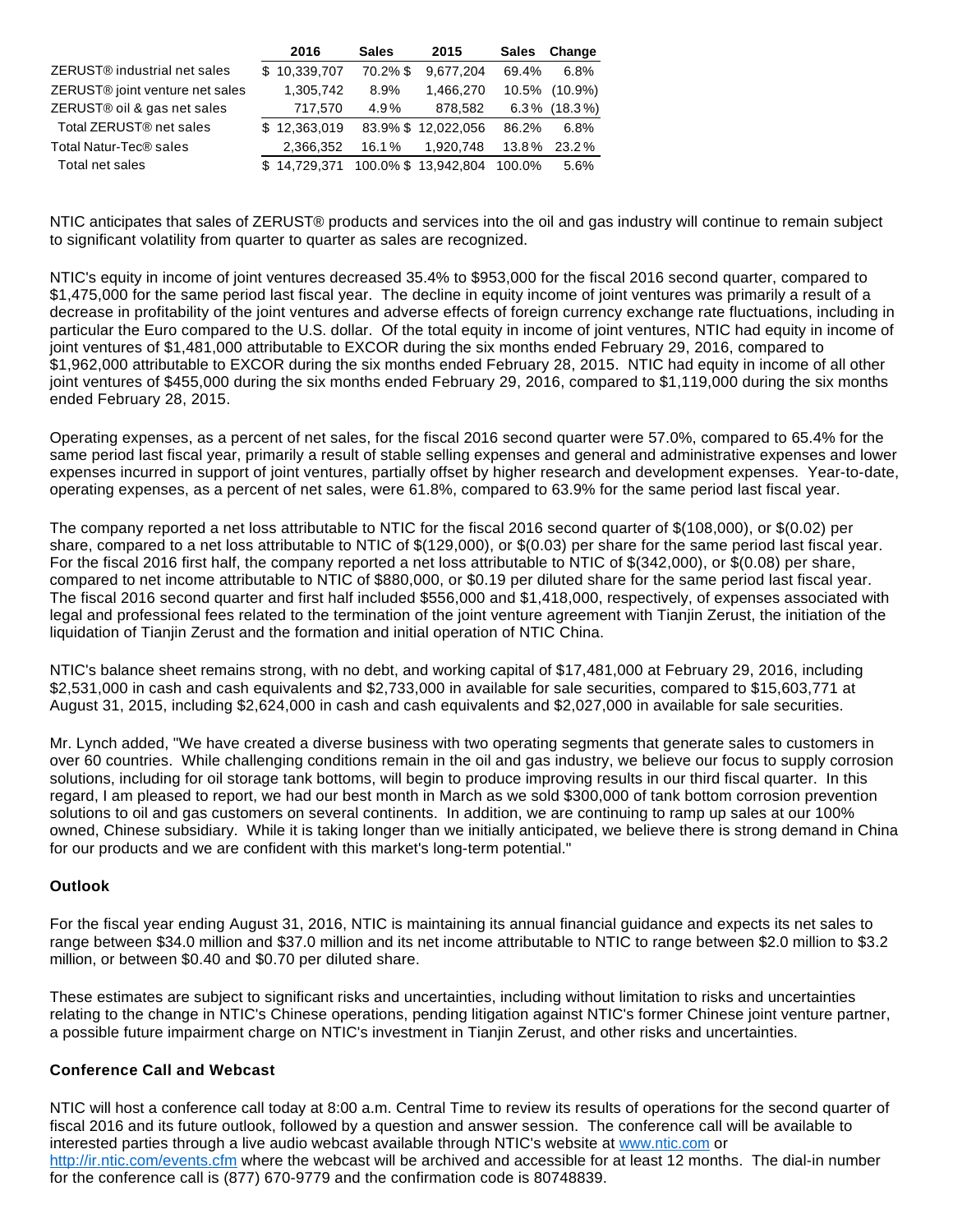## **About Northern Technologies International Corporation**

Northern Technologies International Corporation develops and markets proprietary environmentally beneficial products and services in over 60 countries either directly or via a network of subsidiaries, joint ventures, independent distributors and agents. NTIC's primary business is corrosion prevention marketed primarily under the ZERUST® brand. NTIC has been selling its proprietary ZERUST® rust and corrosion inhibiting products and services to the automotive, electronics, electrical, mechanical, military and retail consumer markets, for over 40 years, and in recent years has targeted and expanded into the oil and gas industry. NTIC offers worldwide on-site technical consulting for rust and corrosion prevention issues. NTIC's technical service consultants work directly with the end users of NTIC's products to analyze their specific needs and develop systems to meet their technical requirements. NTIC also markets and sells a portfolio of bio-based and biodegradable polymer resins and finished products marketed under the Natur-Tec® brand.

## **Forward-Looking Statements**

Statements contained in this press release that are not historical information are forward-looking statements as defined within the Private Securities Litigation Reform Act of 1995. Such statements include NTIC's expectations regarding its financial guidance for fiscal 2016, its expectations regarding second half sequential improvements in net sales and earnings, anticipated increased demand from the oil & gas sector, continued increases in Natur-Tec® sales and trends in NTIC's industrial ZERUST® business remaining stable, continued variability in sales of ZERUST® products and services into the oil and gas industry, future market potential and success of NTIC's Chinese operations and other statements that can be identified by words such as "believes," "continues," "expects," "anticipates," "intends," "potential," "outlook," "will," "may," "would," "should," "guidance" or words of similar meaning, the use of future dates and any other statements that are not historical facts. Such forward-looking statements are based upon the current beliefs and expectations of NTIC's management and are inherently subject to risks and uncertainties that could cause actual results to differ materially from those projected or implied. Such potential risks and uncertainties include, but are not limited to, in no particular order: the effect on NTIC's business and operating results of the termination of NTIC's joint venture relationship in China and sale of products and services in China through NTIC China, including without limitation a possible future impairment of NTIC's investment in Tianjin Zerust; the ability of NTIC China to achieve significant sales; costs and expenses incurred by NTIC in connection with its pending litigation against its former Chinese joint venture partner and Cortec Corporation; NTIC's dependence on the success of its joint ventures and fees and dividend distributions that NTIC receives from them; NTIC's relationships with its joint ventures and its ability to maintain those relationships; NTIC's dependence on its joint venture in Germany in particular due to its significance and the effect of a termination of this or NTIC's other joint ventures on NTIC's business and operating results; risks related to the European sovereign debt crisis, economic slowdown and political unrest; risks associated with NTIC's international operations; exposure to fluctuations in foreign currency exchange rates, including in particular the Euro compared to the U.S. dollar; the health of the U.S. and worldwide economies, including in particular the U.S. automotive industry; the level of growth in NTIC's markets; NTIC's investments in research and development efforts; acceptance of existing and new products; timing of NTIC's receipt of purchase orders under supply contracts; variability in sales to customers in the oil and gas industry and the effect on NTIC's quarterly financial results; increased competition; the costs and effects of complying with changes in tax, fiscal, government and other regulatory policies, including rules relating to environmental, health and safety matters; pending and potential litigation; and NTIC's reliance on its intellectual property rights and the absence of infringement of the intellectual property rights of others. More detailed information on these and additional factors which could affect NTIC's operating and financial results is described in the company's filings with the Securities and Exchange Commission, including its most recent annual report on Form 10-K. NTIC urges all interested parties to read these reports to gain a better understanding of the many business and other risks that the company faces. Additionally, NTIC undertakes no obligation to publicly release the results of any revisions to these forward-looking statements, which may be made to reflect events or circumstances occurring after the date hereof or to reflect the occurrence of unanticipated events.

### **NORTHERN TECHNOLOGIES INTERNATIONAL CORPORATION AND SUBSIDIARIES CONSOLIDATED BALANCE SHEETS AS OF FEBRUARY 29, 2016 (UNAUDITED) AND AUGUST 31, 2015 (AUDITED)**

|                                                                         |    |              | February 29, 2016 August 31, 2015 |
|-------------------------------------------------------------------------|----|--------------|-----------------------------------|
| <b>ASSETS</b>                                                           |    |              |                                   |
| <b>CURRENT ASSETS:</b>                                                  |    |              |                                   |
| Cash and cash equivalents                                               | \$ | 2,531,340 \$ | 2,623,981                         |
| Available for sale securities                                           |    | 2.733.079    | 2.027.441                         |
| Receivables:                                                            |    |              |                                   |
| Trade excluding joint ventures, less allowance for doubtful accounts of |    |              |                                   |
| \$40,000 at February 29, 2016 and August 31, 2015                       |    | 4,139,536    | 4,027,167                         |
| Trade joint ventures                                                    |    | 764.017      | 645.377                           |
| Fees for services provided to joint ventures                            |    | 1,206,625    | 1,449,162                         |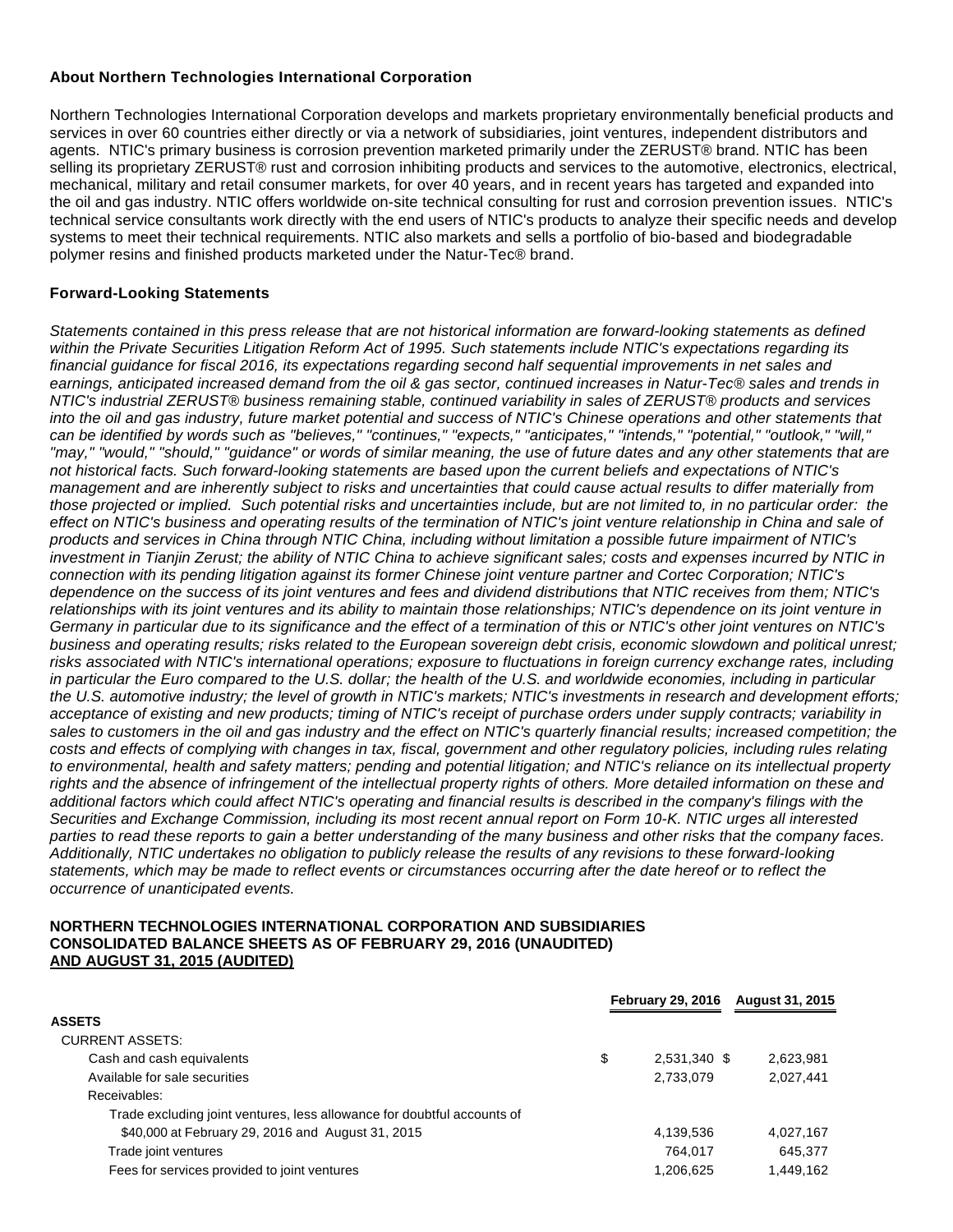| Income taxes                                                                         | 541,431             | 198,462       |
|--------------------------------------------------------------------------------------|---------------------|---------------|
| Inventories                                                                          | 7,300,153           | 7,468,441     |
| Prepaid expenses                                                                     | 586,042             | 411,473       |
| Deferred income taxes                                                                | 424,108             | 424,108       |
| Total current assets                                                                 | 20,226,331          | 19,275,612    |
| PROPERTY AND EQUIPMENT, NET                                                          | 7,310,826           | 7,293,163     |
| <b>OTHER ASSETS:</b>                                                                 |                     |               |
| Investments in joint ventures                                                        | 17,952,996          | 20,544,238    |
| Investments at carrying value                                                        | 1,883,668           | 1,883,668     |
| Deferred income taxes                                                                | 1,175,290           | 1,176,012     |
| Patents and trademarks, net                                                          | 1,230,760           | 1,262,219     |
| Other                                                                                | 218,954             | 130,736       |
| Total other assets                                                                   | 22,461,668          | 24,996,873    |
| <b>Total assets</b>                                                                  | \$<br>49,998,825 \$ | 51,565,648    |
| <b>LIABILITIES AND EQUITY</b>                                                        |                     |               |
| <b>CURRENT LIABILITIES:</b>                                                          |                     |               |
| Accounts payable                                                                     | \$<br>1,866,737 \$  | 2,101,175     |
| Accrued liabilities:                                                                 |                     |               |
| Payroll and related benefits                                                         | 475,634             | 1,056,257     |
| Other                                                                                | 402,903             | 514,409       |
| <b>Total current liabilities</b>                                                     | 2,745,274           | 3,671,841     |
| COMMITMENTS AND CONTINGENCIES                                                        |                     |               |
| EQUITY:                                                                              |                     |               |
| Preferred stock, no par value; authorized 10,000 shares; none issued and Outstanding |                     |               |
| Common stock, \$0.02 par value per share; authorized 10,000,000                      |                     |               |
| shares; issued and outstanding 4,536,022 and 4,539,045, respectively                 | 90,720              | 90,781        |
| Additional paid-in capital                                                           | 13,629,454          | 13,441,264    |
| Retained earnings                                                                    | 34,180,731          | 34,522,871    |
| Accumulated other comprehensive loss                                                 | (3,653,208)         | (3, 180, 811) |
| Stockholders' equity                                                                 | 44,247,697          | 44,874,105    |
| Non-controlling interest                                                             | 3,005,854           | 3,019,702     |
| <b>Total equity</b>                                                                  | 47,253,551          | 47,893,807    |
| Total liabilities and equity                                                         | \$<br>49,998,825 \$ | 51,565,648    |

## **NORTHERN TECHNOLOGIES INTERNATIONAL CORPORATION AND SUBSIDIARIES CONSOLIDATED STATEMENTS OF OPERATIONS (UNAUDITED) FOR THE THREE AND SIX MONTHS ENDED FEBRUARY 29, 2016 AND FEBRUARY 28, 2015**

|                                              | <b>Three Months Ended</b> |                      |           |                      | <b>Six Months Ended</b> |                      |            |  |
|----------------------------------------------|---------------------------|----------------------|-----------|----------------------|-------------------------|----------------------|------------|--|
|                                              | February 29,<br>2016      | February 28,<br>2015 |           | February 29,<br>2016 |                         | February 28,<br>2015 |            |  |
| <b>NET SALES:</b>                            |                           |                      |           |                      |                         |                      |            |  |
| Net sales, excluding joint ventures          | \$<br>7,027,614           | \$                   | 5,995,543 | \$                   | 13,529,024              | S.                   | 12,476,534 |  |
| Net sales, to joint ventures                 | 677,320                   |                      | 733,166   |                      | 1,200,347               |                      | 1,466,270  |  |
| Total net sales                              | 7,704,934                 |                      | 6.728.709 |                      | 14.729.371              |                      | 13,942,804 |  |
| Cost of goods sold                           | 5,268,224                 |                      | 4,657,740 |                      | 10,143,647              |                      | 9,464,351  |  |
| Gross profit                                 | 2,436,710                 |                      | 2.070.969 |                      | 4,585,724               |                      | 4,478,453  |  |
| JOINT VENTURE OPERATIONS:                    |                           |                      |           |                      |                         |                      |            |  |
| Equity in income of joint ventures           | 952.667                   |                      | 1,474,649 |                      | 1,936,420               |                      | 3,081,332  |  |
| Fees for services provided to joint ventures | 971,042                   |                      | 994,860   |                      | 2,456,471               |                      | 3,128,530  |  |
| Total joint venture operations               | 1,923,709                 |                      | 2,469,509 |                      | 4,392,891               |                      | 6,209,862  |  |